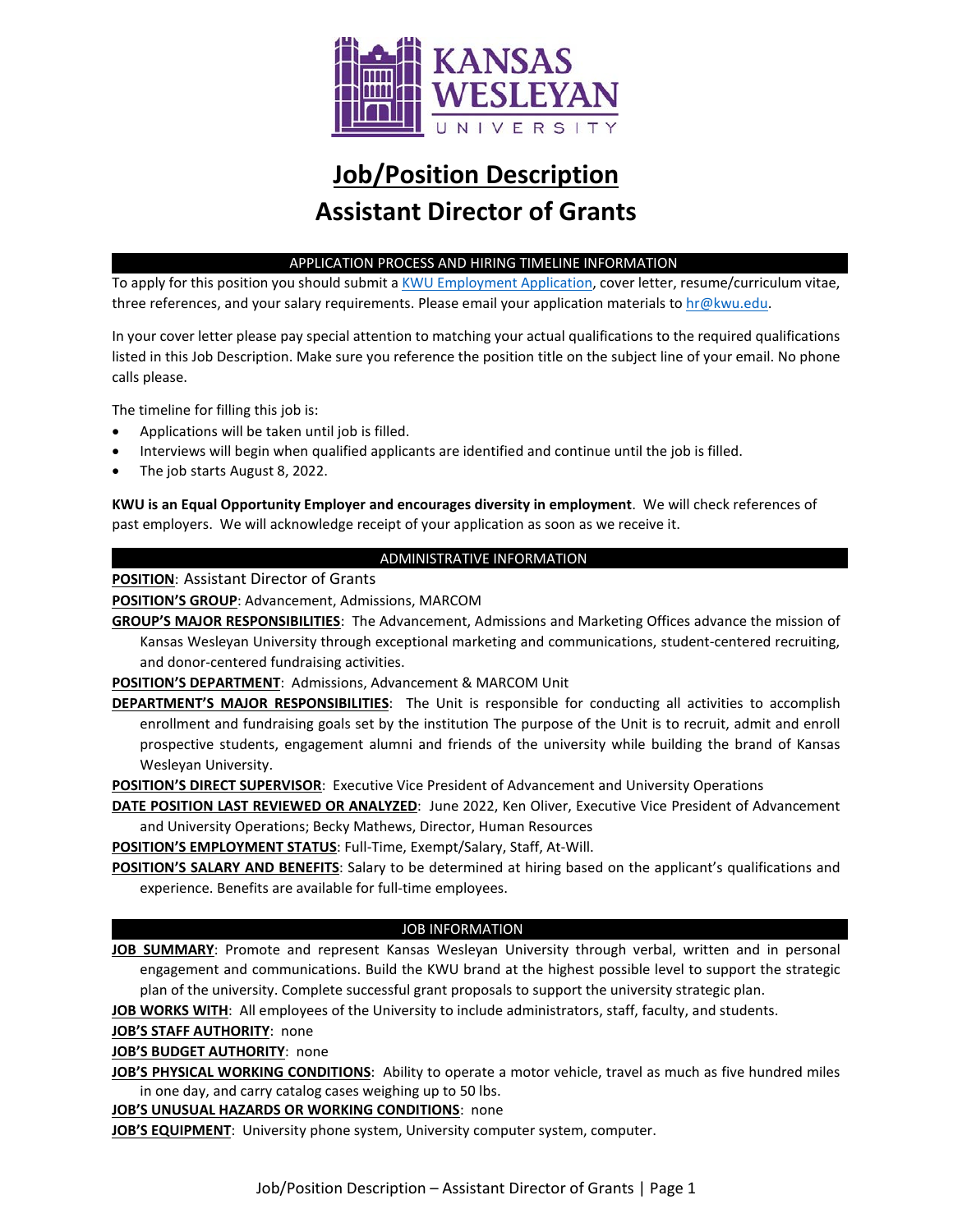**JOB'S WORK SCHEDULE**: **This is a remote position**; however, the Assistant Director of Grants will be required to attend weekly in person meetings on-campus, off-campus, and appointments. Due to the nature of the work, weekend and evening hours are required beyond normal work hours.

**JOB'S TRAVEL REQUIREMENTS**: Evenings and weekends will be required. (Must possess a valid driver's license.)

# JOB DUTIES AND PERFORMANCE STANDARDS

# **JOB'S ESSENTIAL DUTIES:**

Under direction from the Executive Vice President of Advancement & University Operations the Assistant Director of Grants undertakes a variety of duties to provide direct support to administrators, faculty, and staff as they pursue funding in support of service projects and teaching. The Assistant Director of Grants, working individually or in a team, will help administrators, faculty, and staff to develop and submit competitive external grant proposals to local, private, state, and federal agencies.

The primary role of the Assistant Director of Grants is to support administrators, faculty, and staff in preparing, coordinating and project management of small to large scale, complex grant proposals to capture minor and major awards and which might involve other educational, research and corporate entities. Specifically, the Assistant Director of Grants will collaborate closely with administrators, faculty, and staff to increase funding that support the mission of the university while following our strategic plan.

# **Major Responsibilities:**

- The Assistant Director of Grants is the main grant writer and the facilitator of all grants.
- Identify key funding opportunities that mesh well with targeted areas for development at KWU and that align with institutional capabilities.
- Provide detailed grant proposal development assistance including project management through all stages of proposal conceptual development and refinement including:
	- o Work to understand proposal requirements, agency mission and culture, and specific program objectives with the goal of producing more competitive grant proposals
	- o Facilitate and participate in proposal ideation meetings with researchers
	- o Edit and write proposals.
	- o Coordinating timely workflow of proposal preparation and submission.
- Design, conduct and participate in grant development workshops with faculty.
- Develop and maintain a detailed knowledge of KWU's faculty interests and strengths.
- Cultivate knowledge of ongoing and emerging programs/projects and support administrative and faculty efforts to enhance competitiveness for external funding across the disciplines.
- Coordinate proposal development efforts across the university.
- Keep up to date on new/recurring funding opportunities/programs from all agencies and advise faculty on strategic approaches. Work closely with faculty in building strategic alliances and effective teams.
- Engage faculty in their scholarly interests and readiness to develop a catalog of potential projects well-positioned to pursue grant funding.
- Assist in donor stewardship, engagement, and development
- Assist in annual giving
- Assist in community outreach
- Perform job-related duties and special projects as needed.
- Attend major advancement, alumni, and university events.
- Attend regular weekly departmental and university meetings.
- Attend other on-campus and off-campus meetings/individual appointments as requested.
- Required to submit a minimum of one small to medium size grant and one major grant application each month with a minimum total of twenty-four grants during the fiscal year. (July1- June 30)